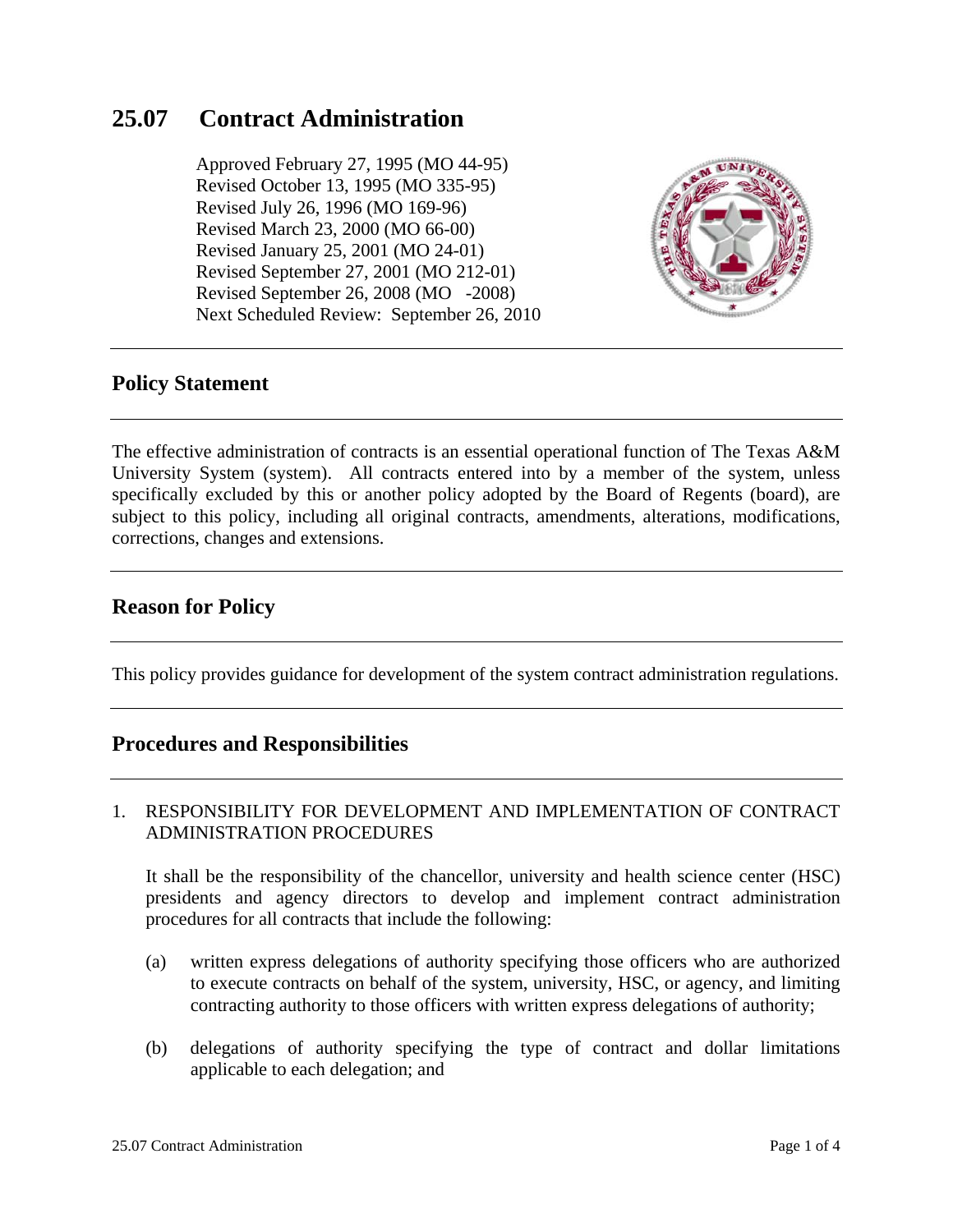(c) a process for contract origination, recommendation and approval for each type of contract.

### 2. REPORTING OF PROCEDURES AND DELEGATIONS

The above procedures and delegations shall be reported annually to the chancellor and board in the format prescribed by the chancellor.

#### 3. REQUIRED GENERAL COUNSEL REVIEW

All contracts must be submitted to the Office of General Counsel (OGC) for review as to form and legal sufficiency, except as noted below:

- (a) OGC review is not necessary for those contracts entered into pursuant to an unaltered contract form approved by the OGC within the preceding three years.
- (b) The chancellor may authorize system member chief executive officers (CEOs), or their designees, to enter into contracts that involve a stated or implied consideration of no more than \$50,000 without submitting those contracts to the OGC, provided that such contracts are reviewed by the system member in accordance with guidelines approved by the chancellor on recommendation of the OGC.

#### 4. REQUIRED BOARD APPROVAL

The following contracts must be submitted to the board for approval:

- (a) Contracts that involve a stated or implied consideration of \$300,000 or more, or have a primary term longer than five (5) years; excluding
	- (1) sponsored research contracts and grants;
	- (2) contracts transferring rights in technology or products protectable by patent or as a plant variety;
	- (3) contracts which are processed through state contract, state catalogue, or the appropriate bid process in accordance with the system requirements;
	- (4) contracts for athletic events and athletic contests; and
	- (5) other contracts as described in Section 6.

Contracts meeting any of the above exceptions (1) through (5) are not required to receive board approval regardless of dollar value or term.

- (b) Employment contracts including:
	- (1) employment contracts, including letters of agreement or letters of understanding, with administrators that are to be paid in whole or in part from appropriated funds (see System Regulation *25.07.01, Contract Administration Procedures and Delegations,* Section 3); and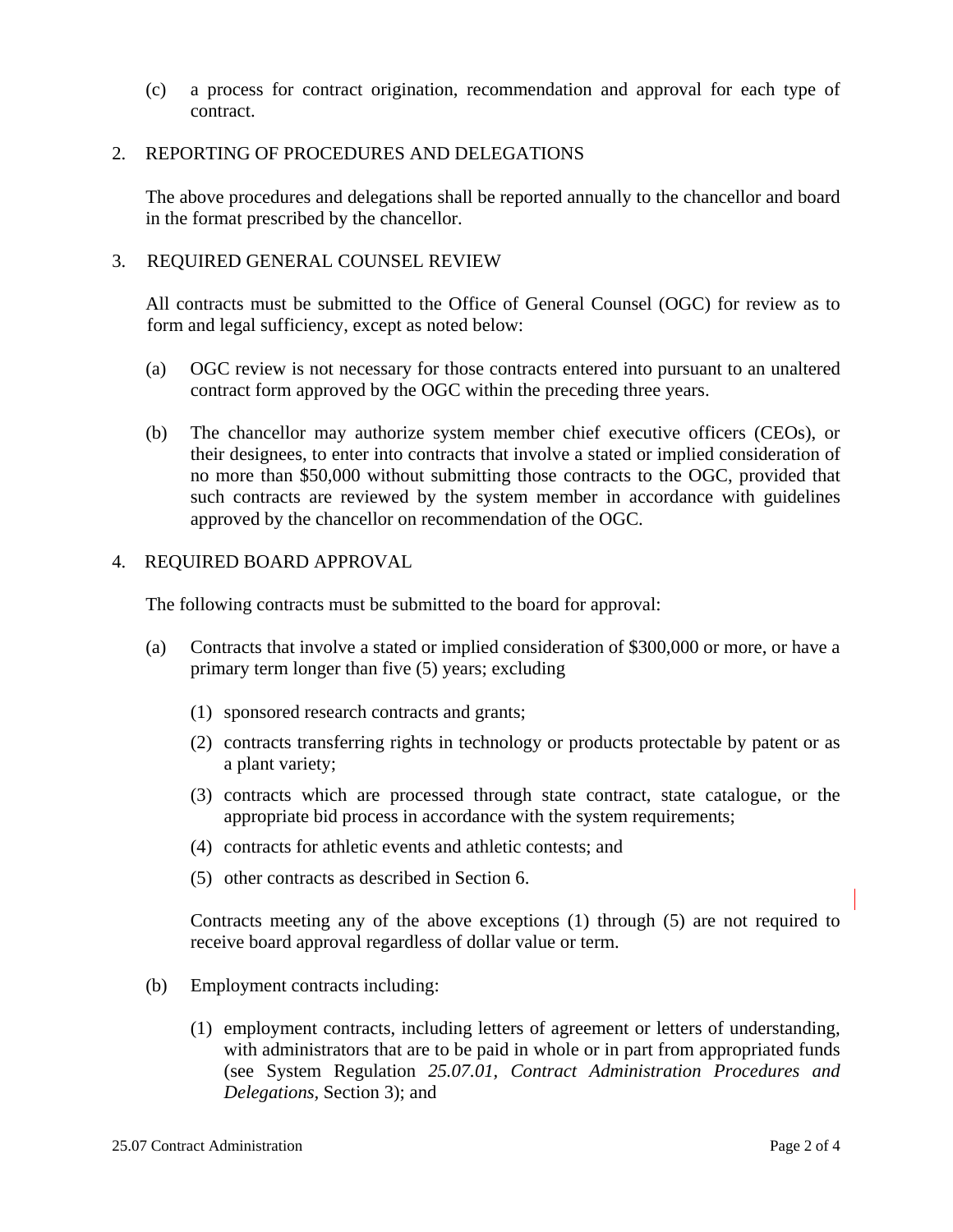- (2) employment contracts having a primary term longer than five (5) years or contracts having a total salary consideration of \$300,000 or more.
- (c) Contracts with an entity in which a member of the board holds stock and/or serves as a director; and
- (d) Any type of contract not addressed in approved contract administration procedures.

## 5. CONTRACTS GOVERNED BY OTHER POLICIES

All contracts for the purchase or sale of real property, the lease of system real property, the lease of real property from third parties, the granting or acceptance of easements or rightsof-way, and for any other acquisition or disposition of real property or real property interests shall be governed by the policies in Chapter 41, *Real Estate Management*, and any regulations promulgated under that chapter. The delegation of authority for all construction contracts shall be governed by System Policy *51.04, Delegations of Authority on Construction Projects*, and the regulations promulgated under that policy.

### 6. CONTRACT APPROVAL AND DELEGATION OF AUTHORITY

Contracts and grants, including interagency and intrasystem contracts, to perform research, educational and/or service activities consistent with a member's mission, as well as contracts described in Section  $4(a)(3)$  and  $(4)$ , may be approved by CEOs, or their designees, regardless of dollar value. The chancellor is authorized to approve all other contracts not reserved for approval by the board, and may delegate authority to deputy chancellors, vice chancellors, CEOs or others to execute all such other contracts less than \$200,000.

### 7. WRITTEN AUTHORIZATION REQUIRED

The authority to enter into contracts on behalf of the system or any of its members must be by express written authority pursuant to the policies of the board and approved contract administration procedures.

### 8. EXTENSION OF PRE-EXISTING CONDITIONS FOR CONTRACTS WHICH PRE-DATE THIS POLICY

Contracts reviewed and authorized prior to the adoption of this policy shall remain in full force and effect; however, any modification or extension of such contracts shall be reviewed and authorized in accordance with this policy.

## **Related Statutes, Policies, or Requirements**

Tex. Educ. Code § 51.159 http://tlo2.tlc.state.tx.us/statutes/docs/ED/content/htm/ed.003.00.000051.00.htm#51.159.00